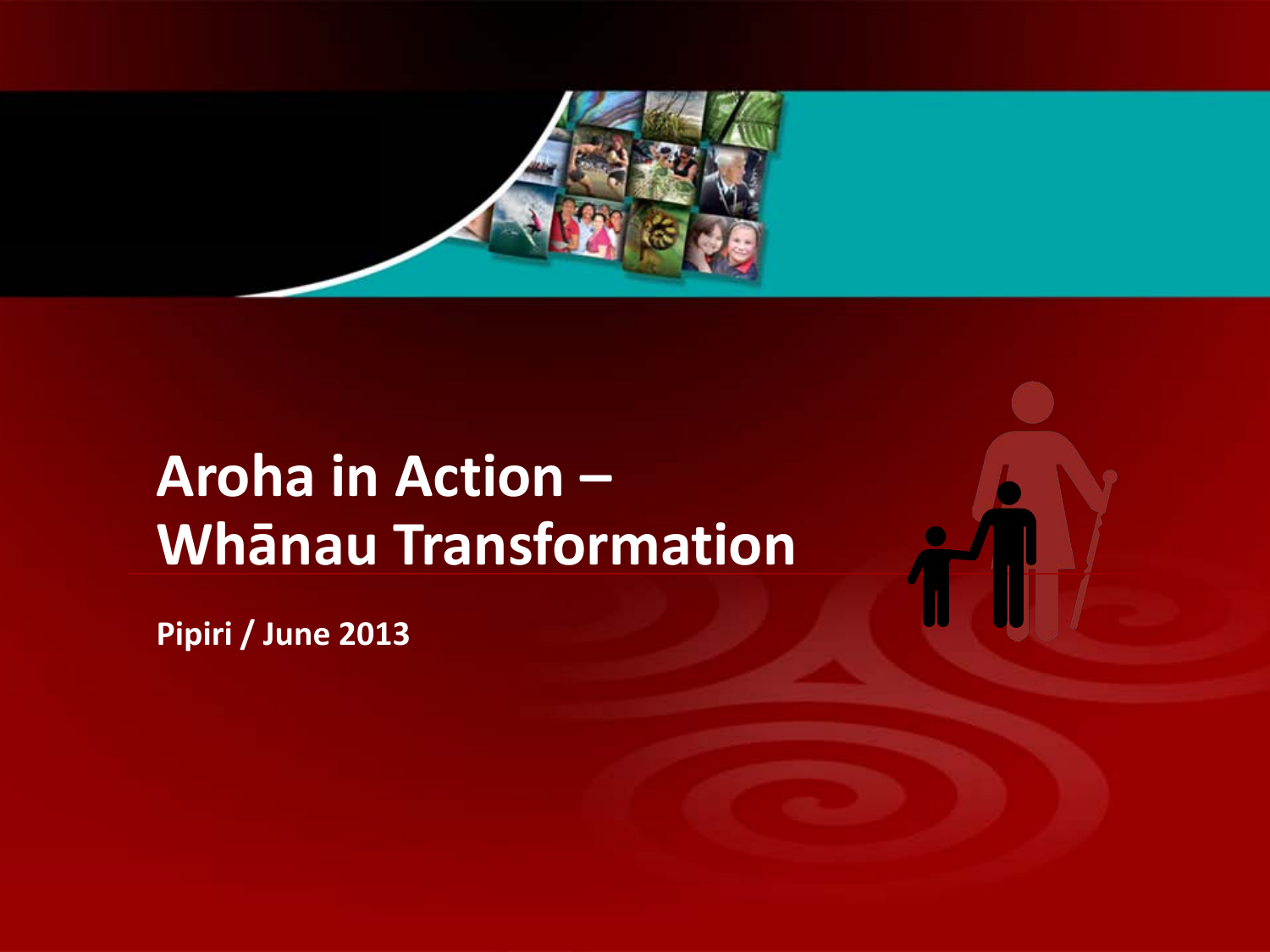Whānau resilience is about the ability of the whānau to provide a protective environment for members from adverse influences of both personal and collective risk factors. However, the absence of material and social resources counts against caring for others, which in turn undermines the very purpose of whānau (Durie, 2005, p200) ... it is enormously difficult for whānau to protect members from personal and collective risk factors.

*'Whānau Taketake Māori* – *Recessions & Māori Resilience'* Families Commission, 2010, p 65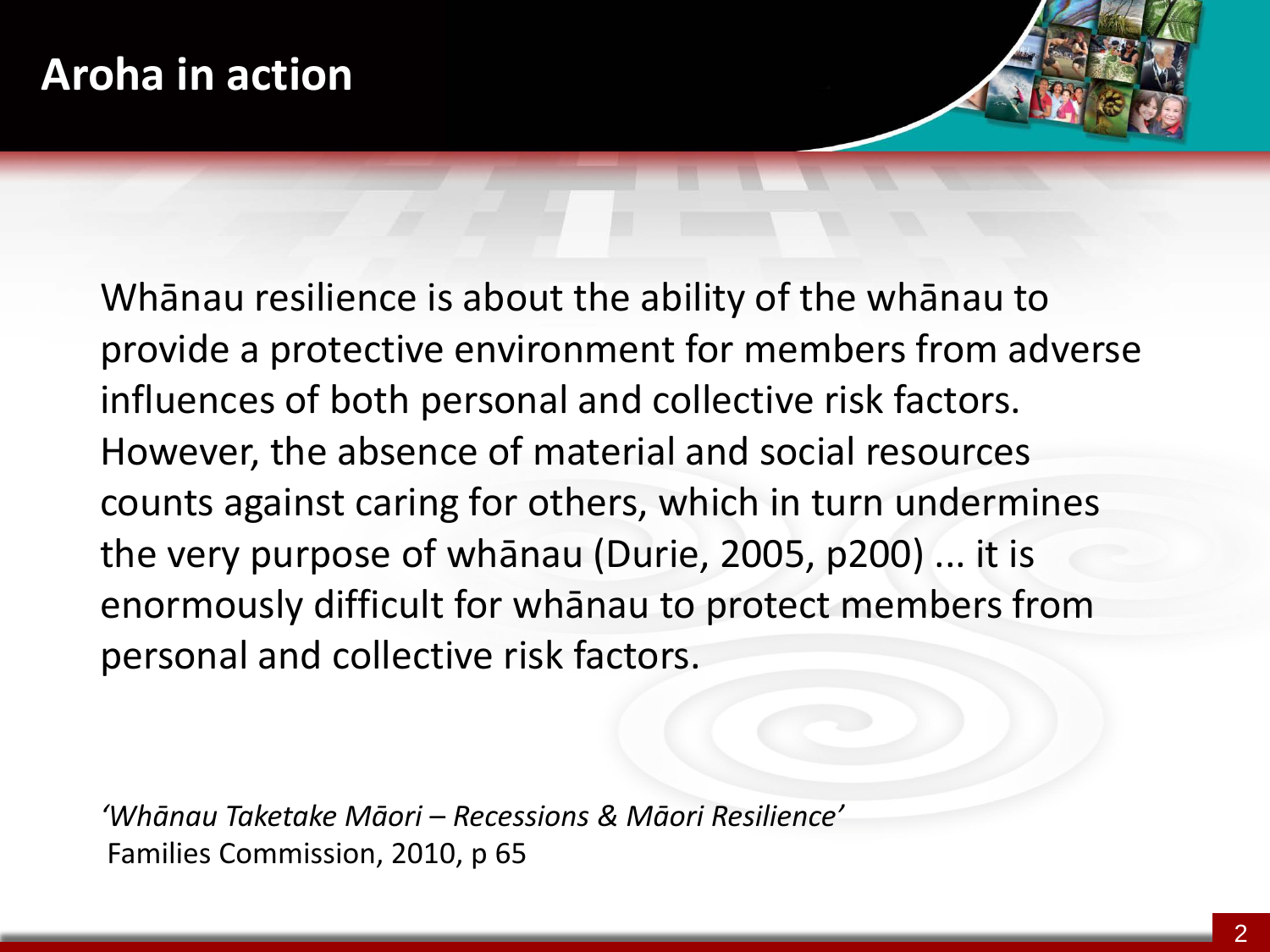### **Aroha in action**





Whānau transformation is a journey over time and may not be linear



Whānau transformation cannot take place at the expense of the wellbeing or safety of individual whānau members



Whānau transformation requires resourcing, will, expertise, conscious design and belief that change is possible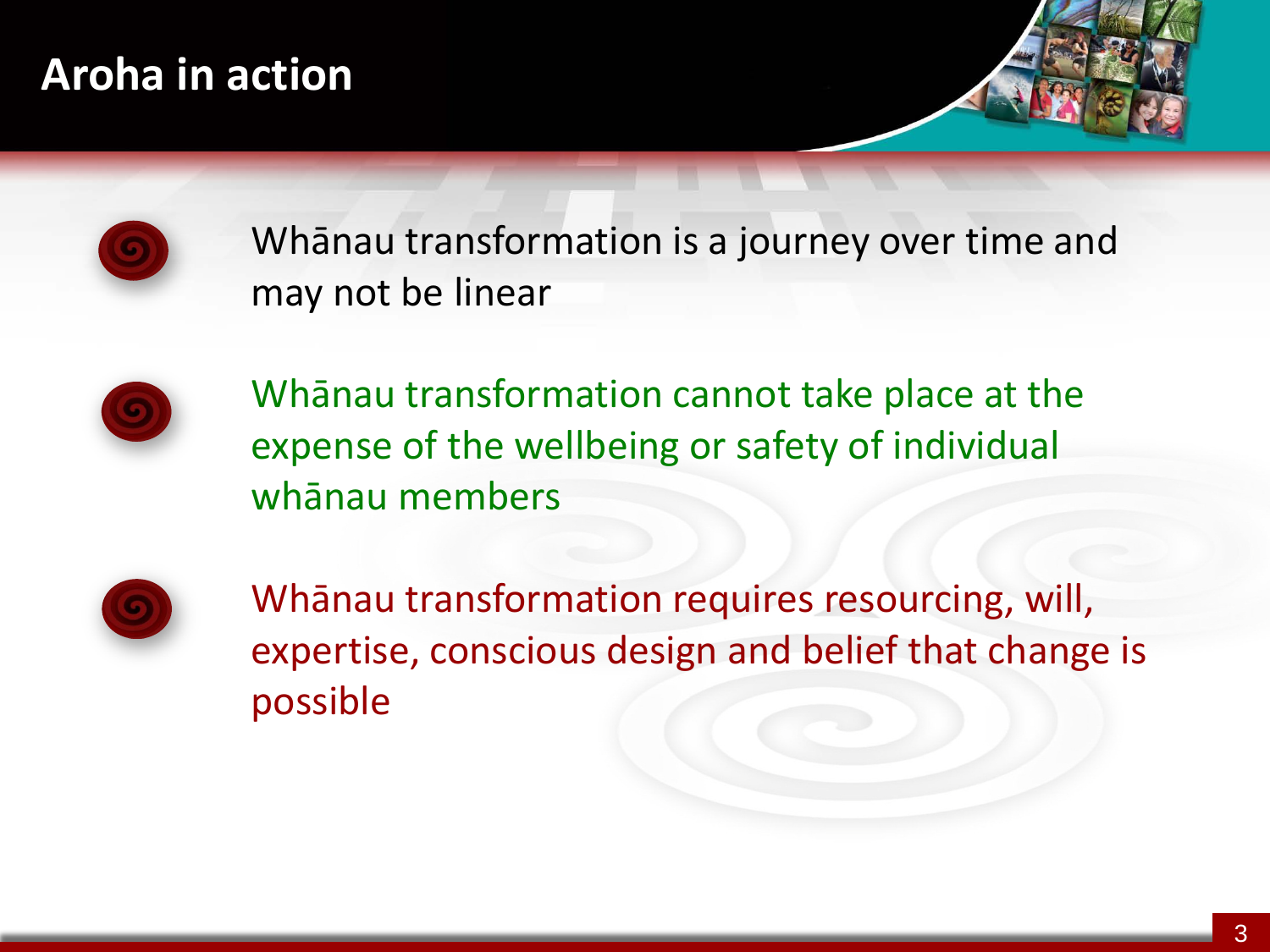### **Aroha in action**





How do we create the sort of structures and experiences that bring whānau together to identify their own strengths, issues, solutions and pathways?



How do we develop and realise the protective potential of whānau?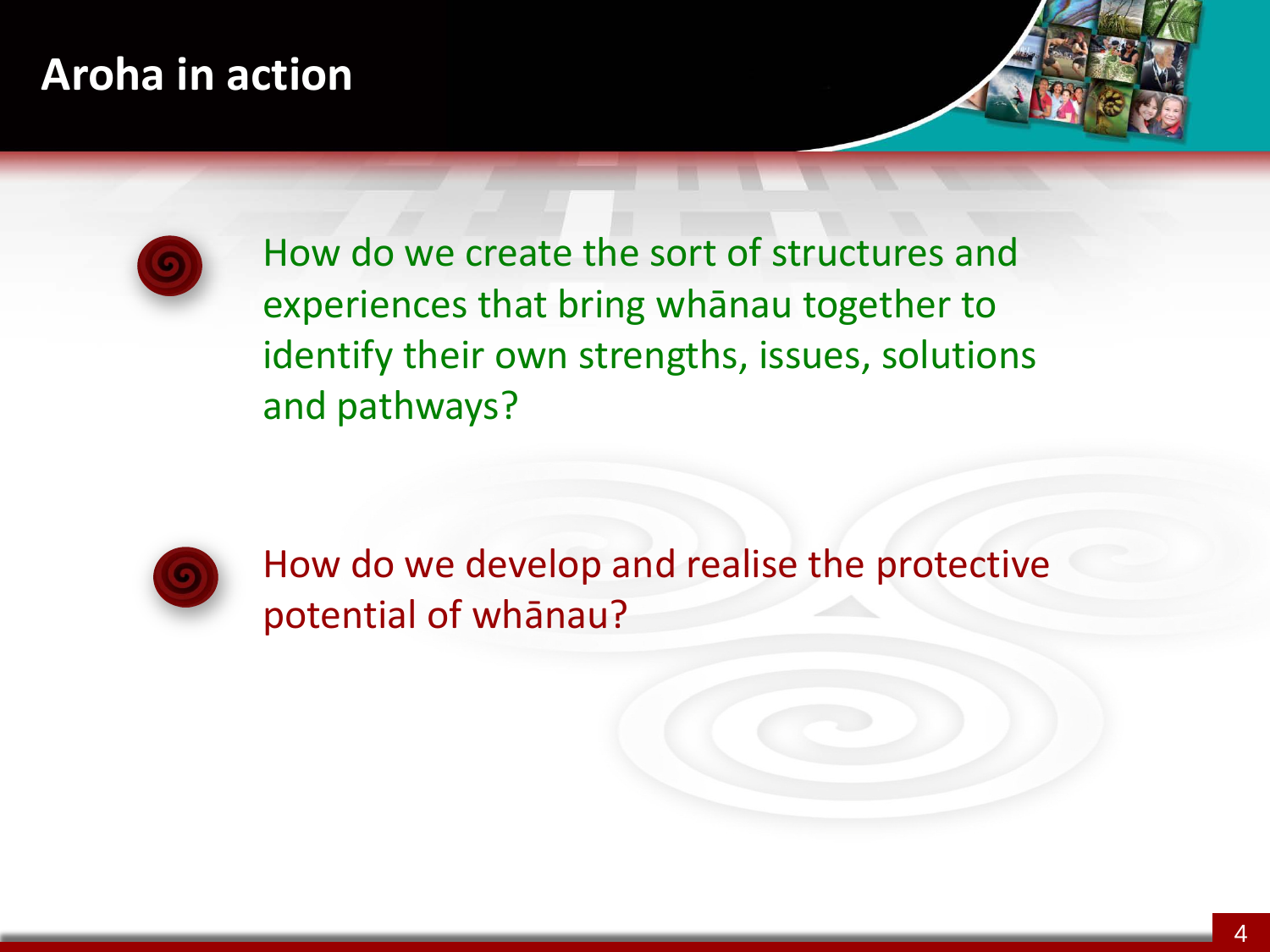## **Spectrum of Prevention**







Promoting education for whānau and hāpori Māori



Educating providers



Fostering networks and collaboration



Changing organisational practices



Influencing policy and legislation

www.preventioninstitute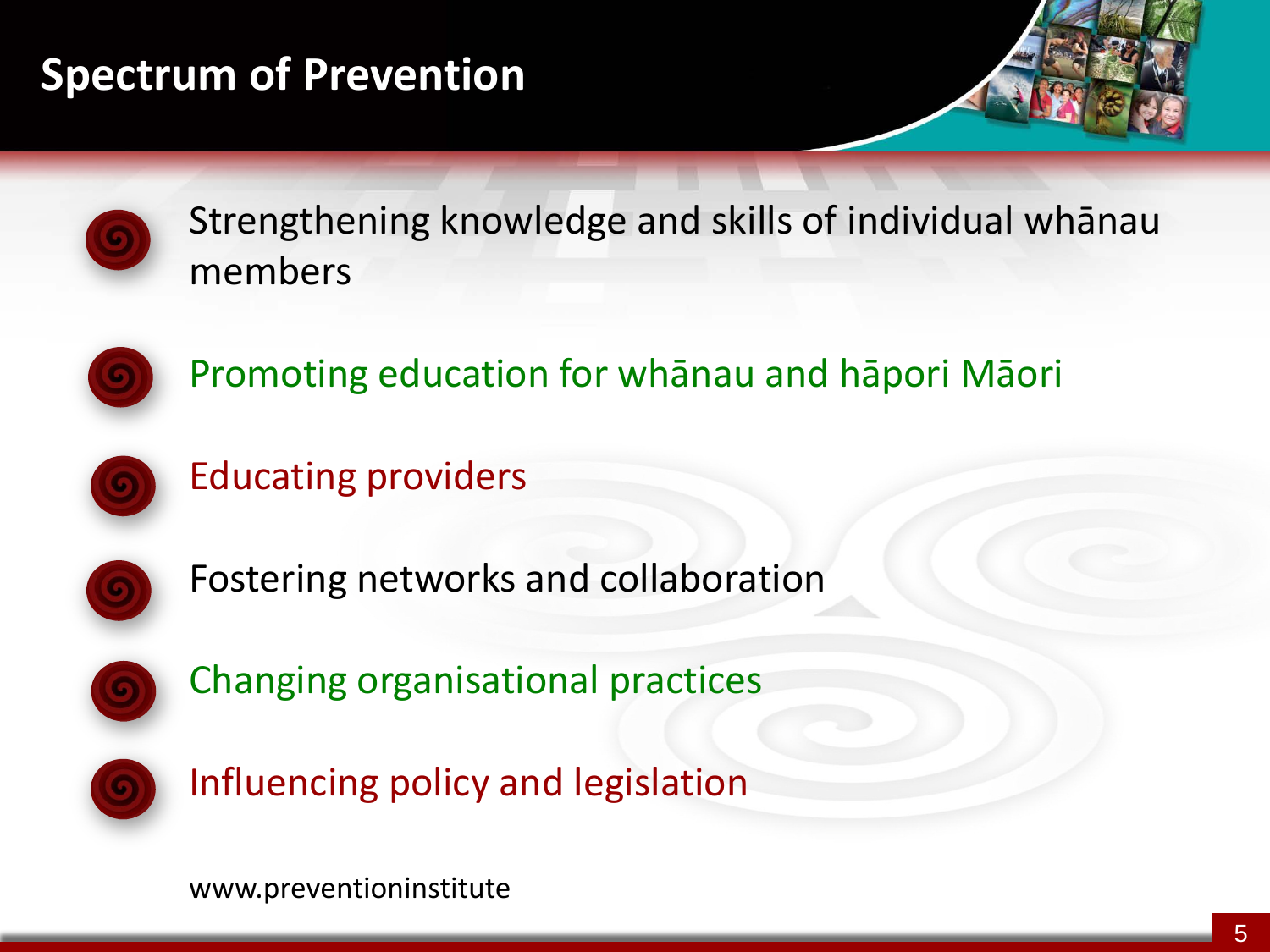## **Mauri Ora ...**



#### Dispel the illusion



Remove the opportunity



Teach transformative practices

Kruger, T, Pitman, M., Grennell, D, McDonald ,T., Mariu, D., Pomare A., et al. (2004). Transforming whānau violence – a conceptual framework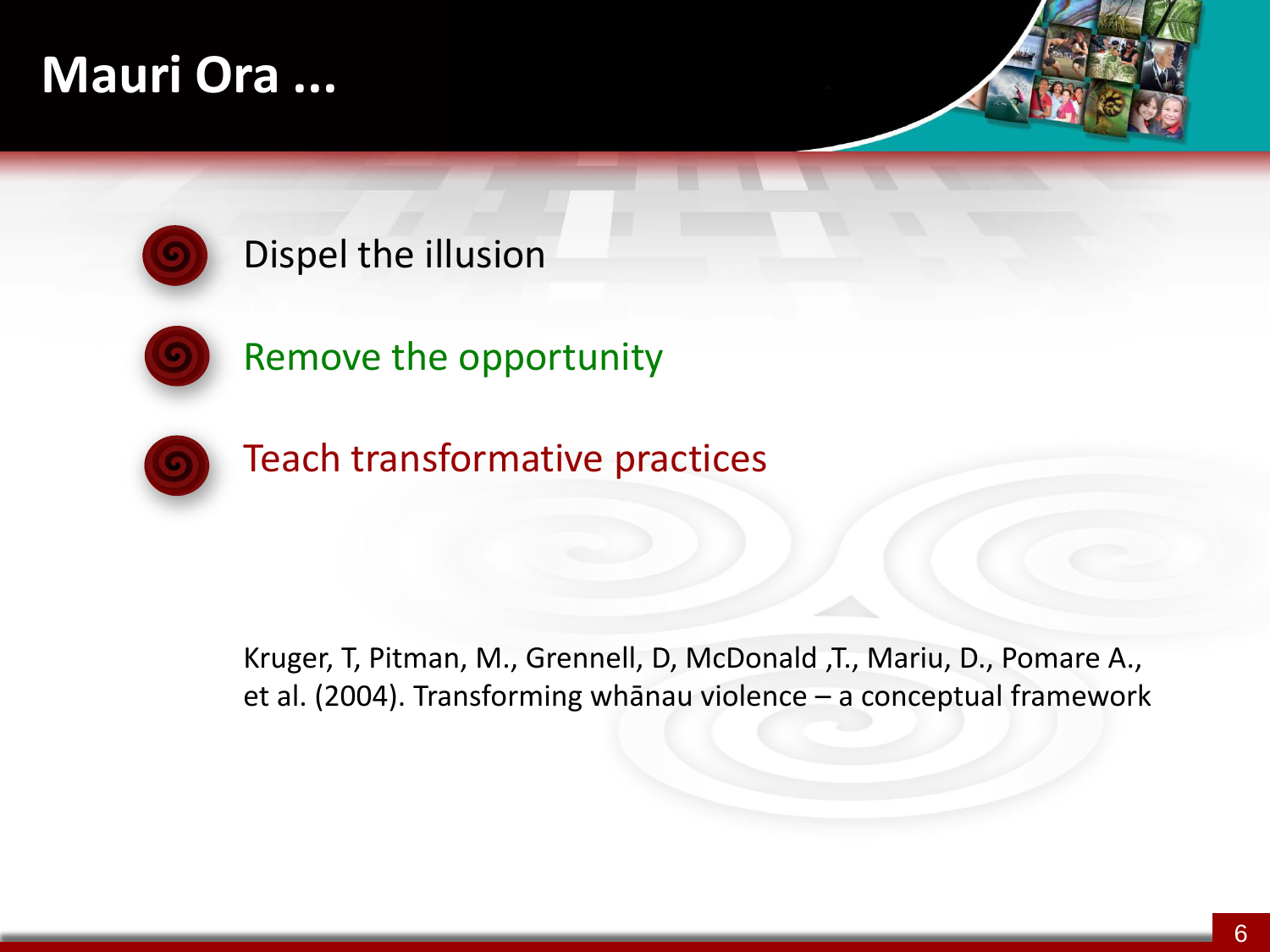### **E Tu Whānau**





#### Leadership

Changing attitudes and behaviour



Ensuring safety and accountability



Effective support services and resources



Understanding and developing best practice

*Programme of Action for Addressing Family Violence 2013-2018* Māori Reference Group for the Taskforce on Action on Violence Within Families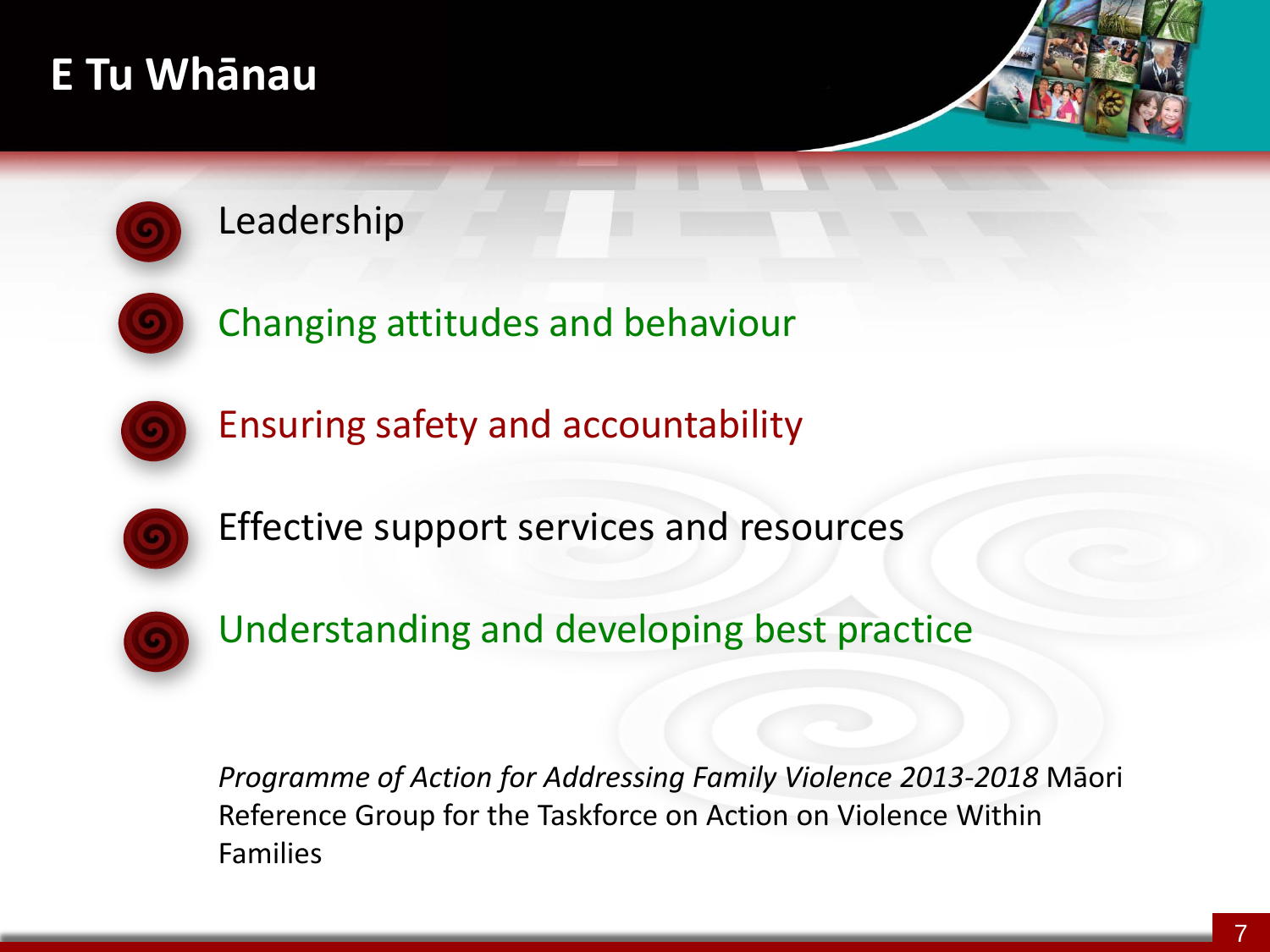## **Whānau Ora goals**





Living healthy lifestyles



Participating fully in society



Confidently participating in te Ao Māori



Economically secure and successfully involved in wealth creation



Cohesive, resilient and nurturing

*Whānau Ora: Report of the Taskforce on Whānau-Centred Initiatives* To Hon Tariana Turia (2010)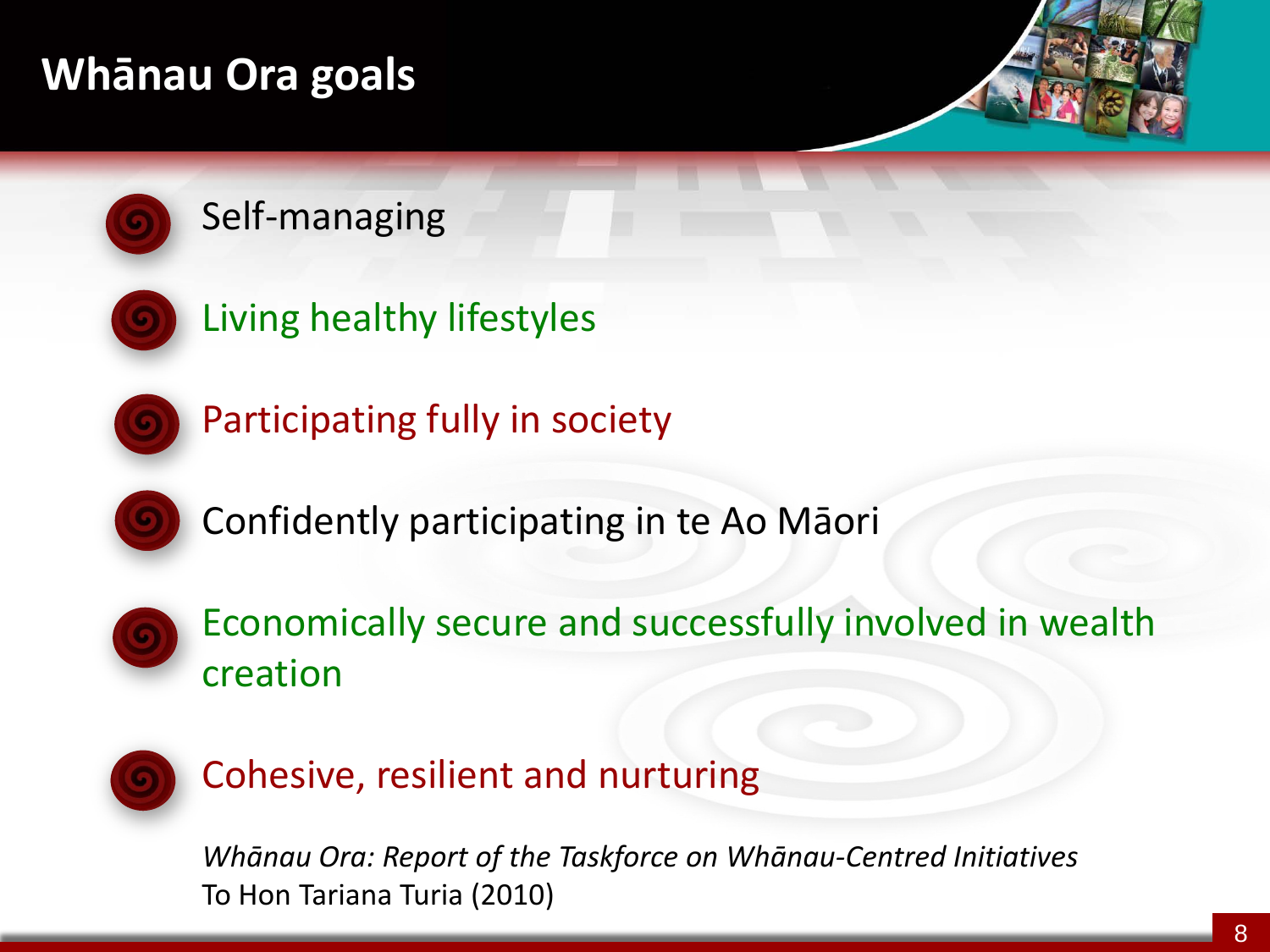### **Service settings**

**Whānau resilience means being able to make the right choices** for our own economic, cultural and social development.

## *TODAY*

#### **Multiple agencies: One person**

Typically, agencies have worked with individual family members, often in isolation of each other.

#### **A divide**

Separate interventions often means inadequate access to key services and poor outcomes, diminishing whānau capacity for selfmanagement.

**Separate interventions, complex structures, specialist language, focus of control with providers or experts.**

**The whānau experience** ... is often one of powerlessness, frustration, injustice, disadvantage and static outcomes.



- 
- Growing (relatively) **Company** Young (median age 22)
	- Ageing **Mobile**

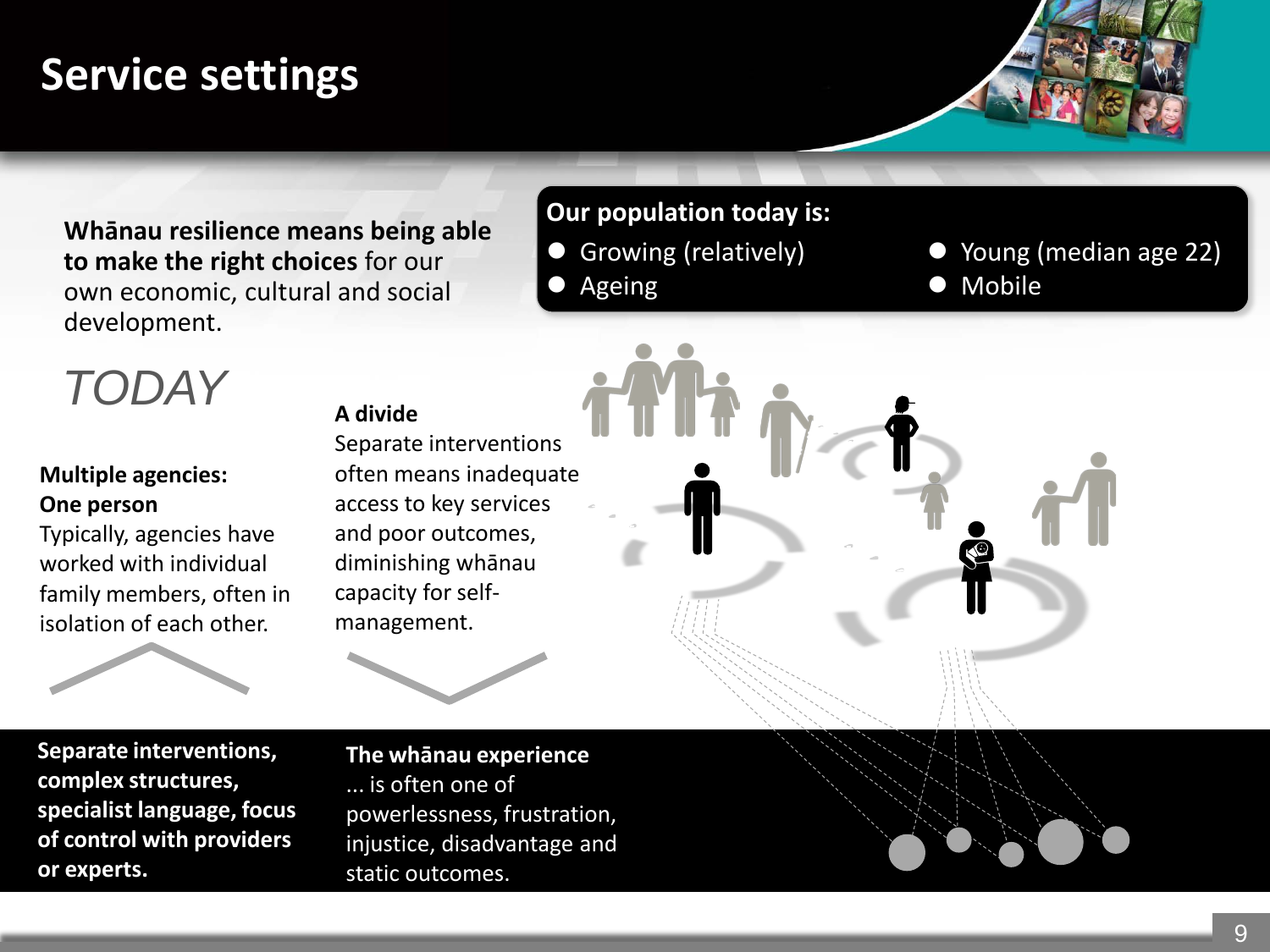## **A new collective strength will empower us**

#### *TOMORROW*

#### **An increasing focus on outcomes-based, enduring relationships**

Co-designed to focus on the needs and aspirations of whānau rather than responding to a specific issue an individual has presented at a service.

#### **The status of individuals remains important.**

However, the way in which the group operates as a whole to achieve health and wellbeing for its people is critical.

Greater awareness of the gains to be made by creating spaces for Māori solutions – responding to Māori as members of whānau and as individuals.

Conscious construction of environments, structures and experiences that strengthen connection, build skills, transfer knowledge.

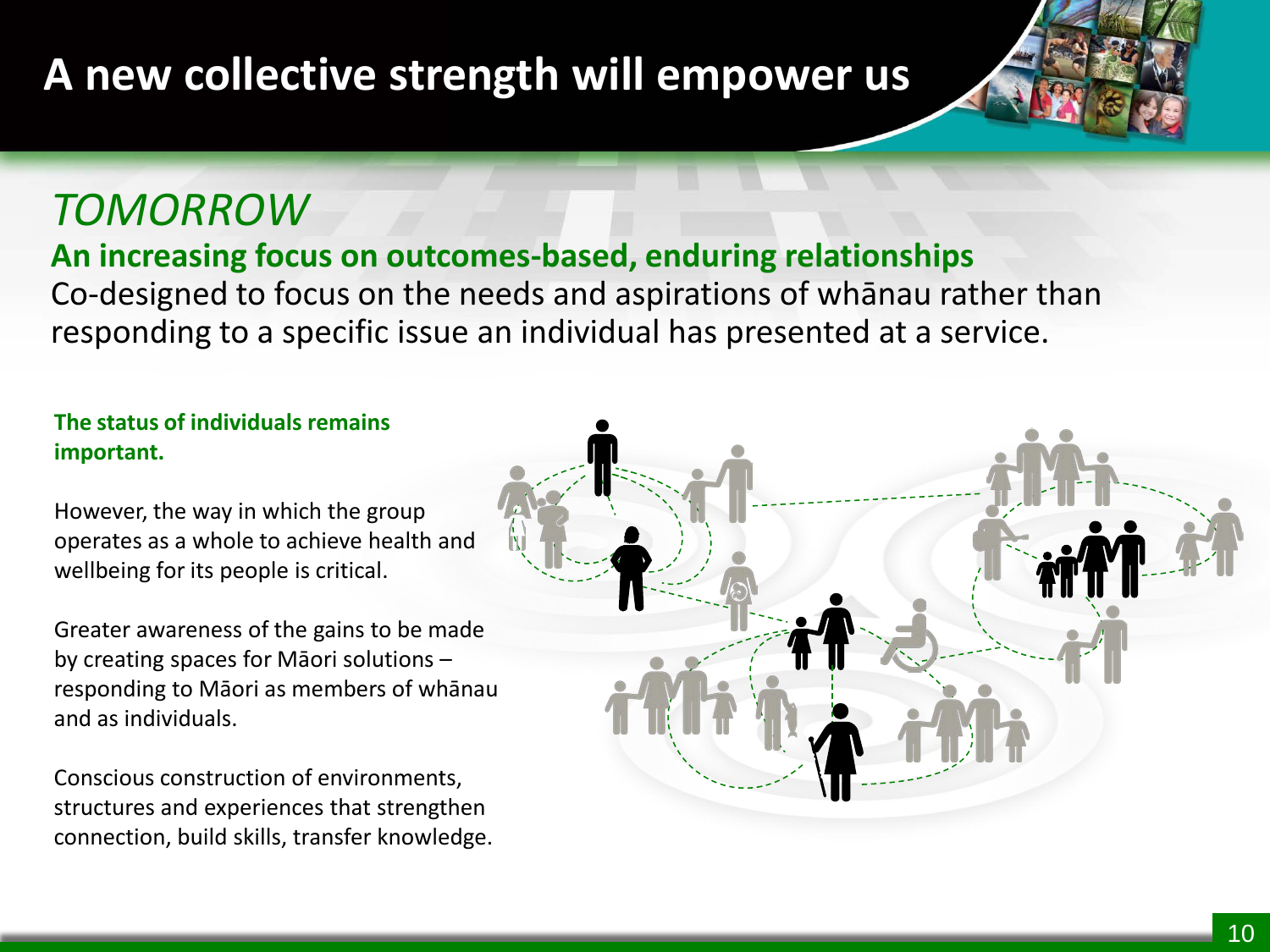## **Culturally grounded approaches …**



#### **Key influencers within whānau will be those in a relationship of trust**

Connections that matter take time and consistent, culturally appropriate engagement.

Violence prevention measures should incorporate both spiritual and cultural responses and solutions and can incorporate traditional ways of assessing and engaging.

Identity is derived from a strong cultural base: marae, whakapapa, kaumātua, whanaungatanga.

Cultural and clinical approaches can be complementary.

Whānau planning – seeding hope and aspiration.

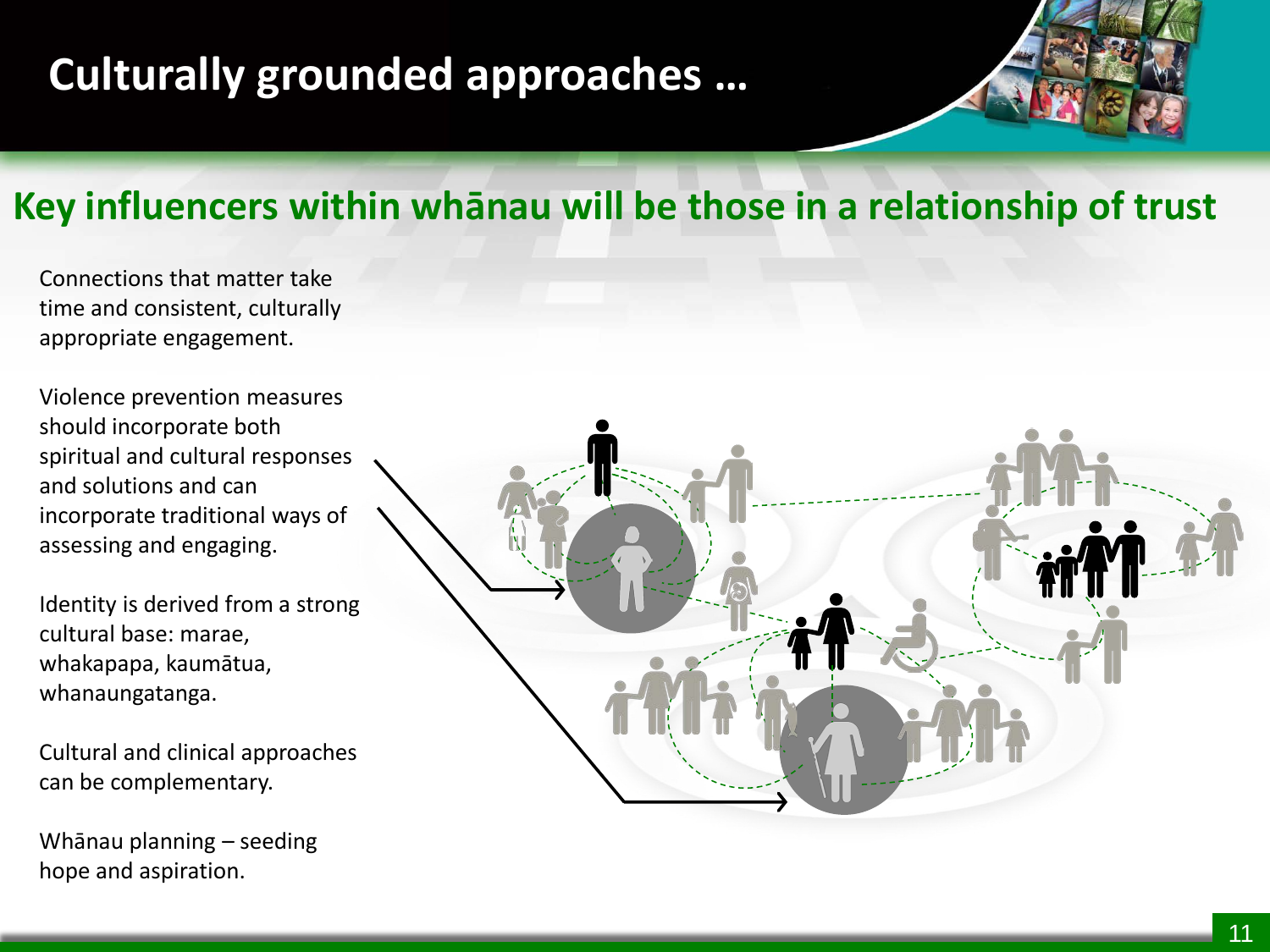### **Provider change and development**

- 34 collectives representing some 180 health and social service providers
- Providers focused on holistic, integrated services to respond to the needs of whānau
- Navigators contribute to streamlining access and referrals for whānau by meeting immediate needs and supporting whānau to plan for the future, acting as a single point of contact for whānau key to building trust
- External and internal collaboration and referral points strengthened to achieve better outcomes for whānau
- Providers are strengthening their cultural competencies as whānau identify the importance of te ao Māori in their whānau plans
- Emphasis on building whānau leadership and capability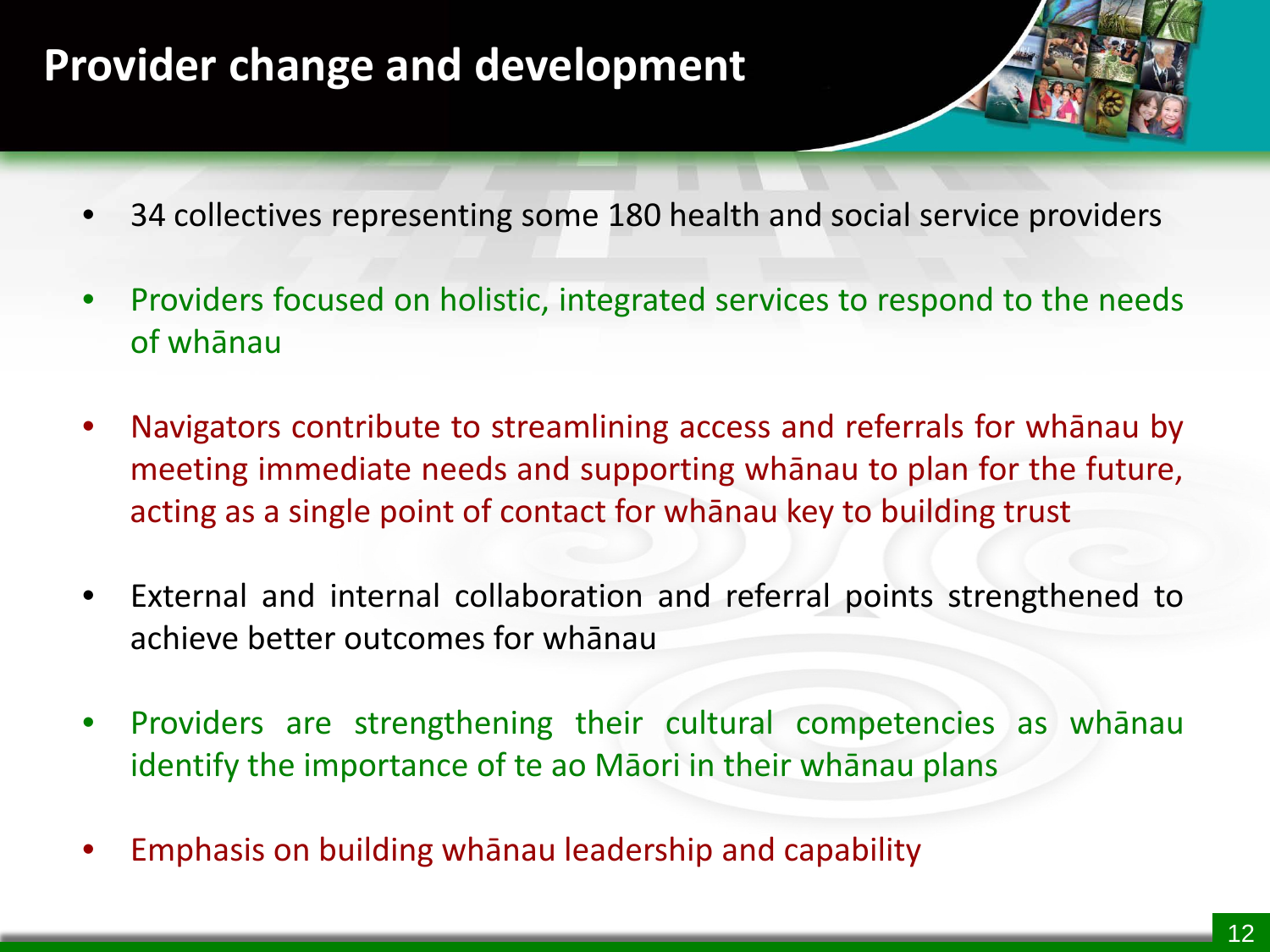### **Whānau transformation**

#### **Whānau Planning**

- Planning undertaken by providers (NGOs) or supported by whānau trusts, marae or private organisations.
- Typically involve a series of workshops, hui and wānanga led by facilitators
- Process of whānau coming together to engage in planning appears effective for building whānau capacity, even before whānau begin progressing towards their goals
- Whānau planning is important in giving insights into needs and strengths of whānau.
- Goals are broad-based, spanning a range of immediate and remedial needs (housing quality, job readiness) as well as long-term economic and cultural wellness aspirations.
- Better futures for children are a critical focus for most whānau.

#### **Per cent of whānau plans with goals by domain**



#### **Per cent of whānau plans that had a goal(s) achieved by domain**



**Fig 2. % of goals achieved by type (March 2013 quarter)**